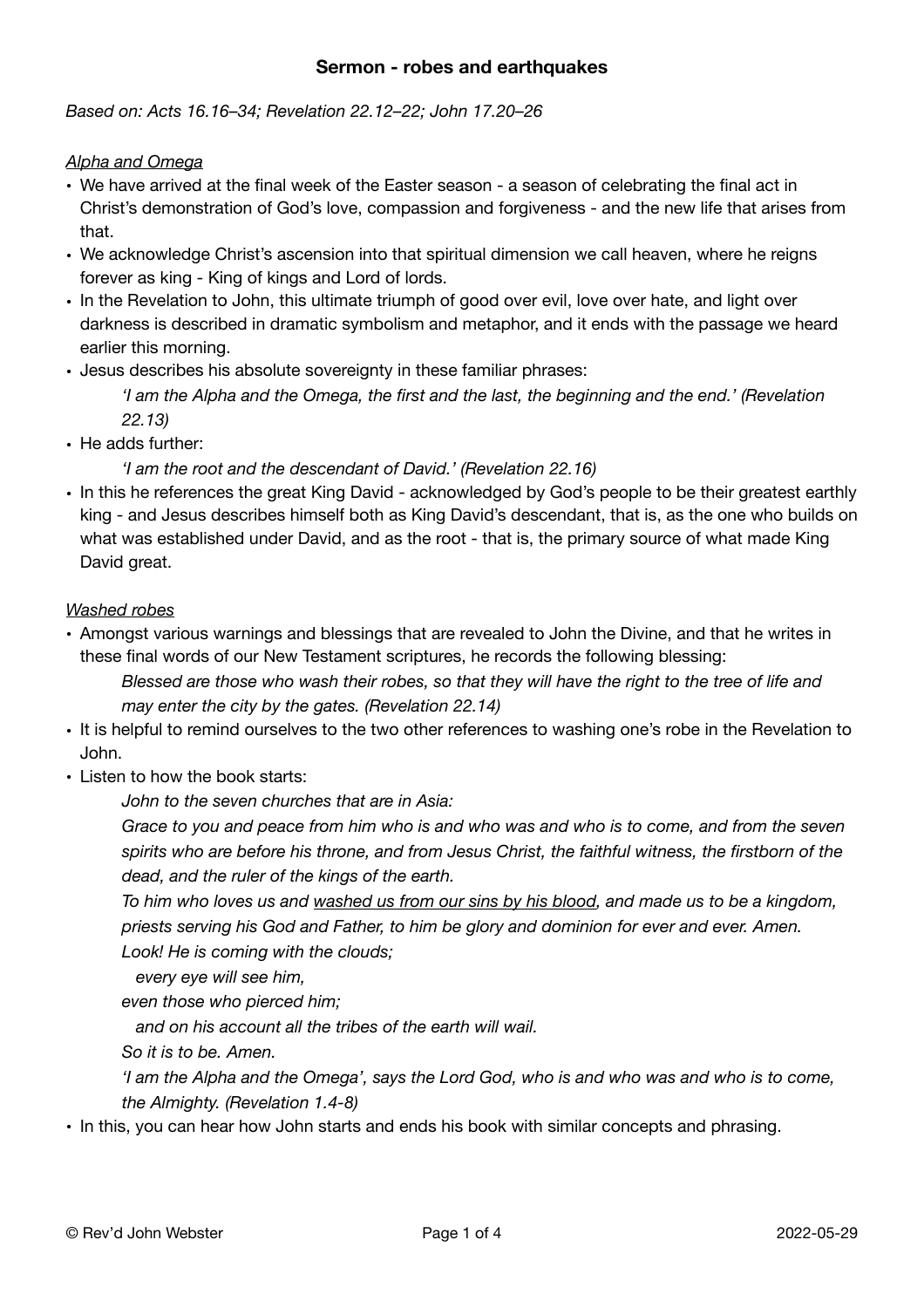### **Sermon - robes and earthquakes**

• The other reference to washed robes is found in chapter 7, where John writes:

*After this I looked, and there was a great multitude that no one could count, from every nation, from all tribes and peoples and languages, standing before the throne and before the Lamb, robed in white, with palm branches in their hands.* 

*Then one of the elders addressed me, saying, 'Who are these, robed in white, and where have they come from?' I said to him, 'Sir, you are the one that knows.' Then he said to me, 'These are they who have come out of the great ordeal; they have washed their robes and made them white in the blood of the Lamb.*

*For this reason they are before the throne of God,*

 *and worship him day and night within his temple,*

 *and the one who is seated on the throne will shelter them.* 

*They will hunger no more, and thirst no more;*

 *the sun will not strike them,*

 *nor any scorching heat;* 

*for the Lamb at the centre of the throne will be their shepherd, and he will guide them to springs of the water of life,*

*and God will wipe away every tear from their eyes.' (Revelation 7.9, 13-17)* 

• So this metaphor of having one's robe washed in the blood of the Lamb, and thereby made completely clean is a powerful way of describing how, by turning oneself to Christ to receive forgiveness of sins and then follow his way of sacrificial love, we can enjoy that purity of heart and mind, that enables us to participate properly in the heavenly life that is described here.

#### *Paul and Silas' ordeal*

- Now sometimes while we might find the kind of images and rhetoric such as the ones John uses to be evocative and inspirational, we do not necessarily comprehend how this might apply in practical terms.
- However, when we think about today's story from the book of Acts, then here is a very tangible description of people coming through a great ordeal, of being able to rise above physical discomfort and rejoice in worshipping God, and encouraging others to have their sins washed clean in the blood of the Lamb.
- So picking up on that story that takes place when Paul and his companions first go to Philippi in Macedonia, we hear of them being accosted by a slave-girl with a spirit of divination.
- It is interesting to note that this spirit, when in the presence of the Holy Spirit at work in Paul and the others, compels the girl to proclaim a spiritual truth: *'These men are slaves of the Most High God, who proclaim to you a way of salvation.' (Acts 16.17)*
- Nevertheless, even though what it says is true, it is disruptive to Paul's missional work, and so he delivers the girl of this malevolent spirit through the power of the name of Jesus.
- But this healing deliverance then comes at enormous cost to Paul and company: they are seized, dragged to the magistrates, stripped naked, severely flogged, and put in prison where they are placed in the innermost cell with their feet fastened in stocks.
- What an ordeal!
- They must have been in much pain and ongoing discomfort: probably cold, unable to shift into a more comfortable position, and with unknown consequences ahead of them.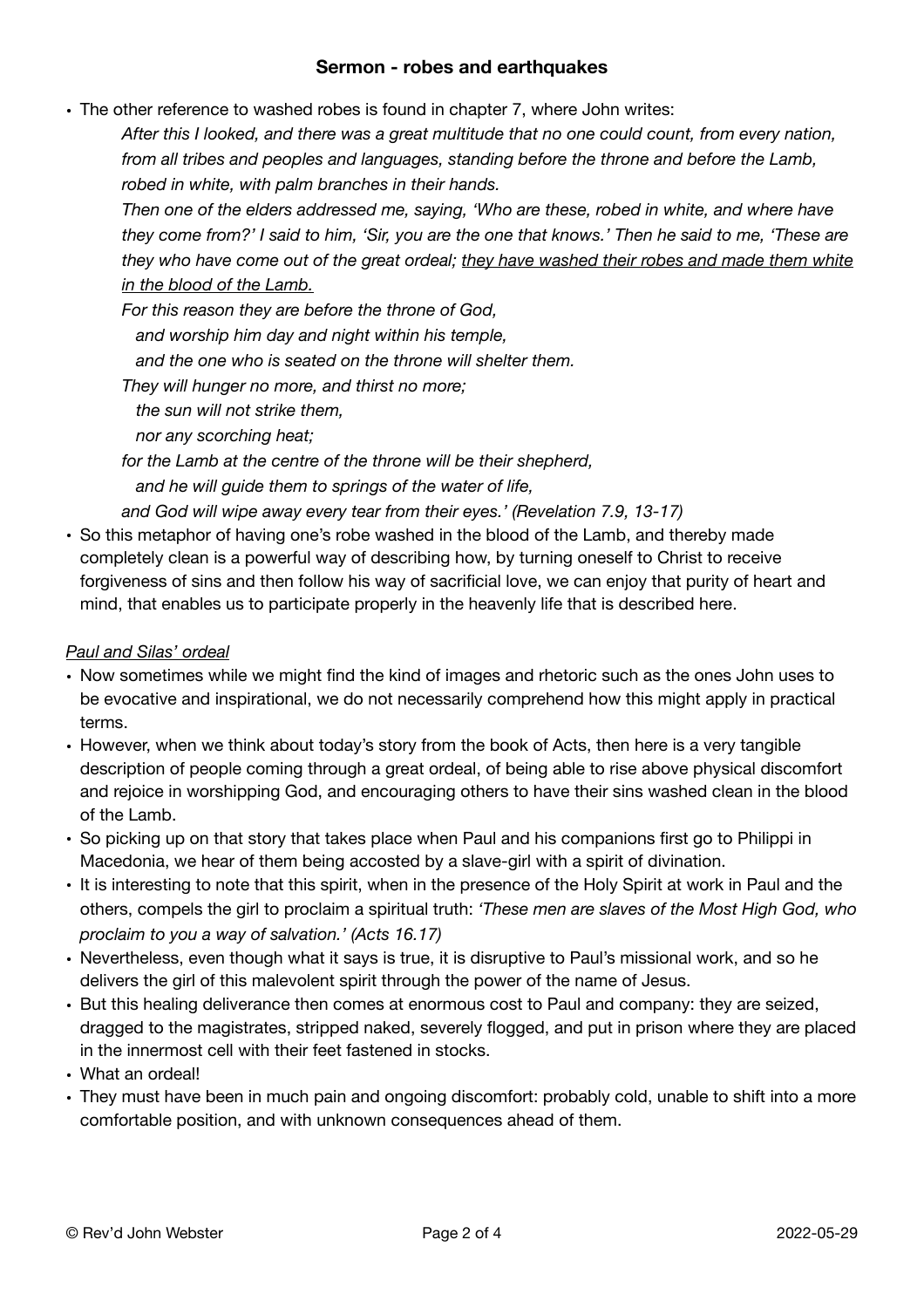# *Prayer and hymns*

- And what do they do?
- They pray and sing hymns to God.
- I'm sure their prayers probably included asking God to give them comfort and hope, but they would also have been praying for those who had beaten and imprisoned them.
- Following Jesus' teaching and example, they would have prayed for forgiveness for those who had abused them.
- And they sang!
- They sang hymns of praise, and worship, and thanksgiving.
- What an amazing witness to the other prisoners.
- Clearly Paul and company had access to something that brought light to their situation of darkness, hope to their situation of despair, and strength to their situation of weakness.
- And in their prayers and hymns they proclaimed what it was that enabled them to not only withstand, but to overcome their ordeal.

# *The saved jailer*

- And then, as if what they had already experienced was not enough, there was an earthquake!
- One so violent that locked chains and doors fly open, and the prisoners are able to escape.
- The jailer assumes that the prisoners have all run off and that he will be held to account with very unpleasant consequences, but Paul reassures him that they have not taken advantage of the situation, so great is their trust that the Lord God is ultimately in control of the situation.
- The jailer recognises that Paul and Silas have something that enables them to rise above the challenges of this world, and to keep going in good heart and with integrity.
- He asks: *'Sirs, what must I do to be saved?' (Acts 16.30)*
- Saved from what?
- Saved from being brought down by the challenges, the misfortunes, and the unhappinesses of life lived on one's own terms, according to one's own abilities.
- He wants to be rescued from a self-centred life to one that is differently-centred.
- So they answered, *'Believe on the Lord Jesus, and you will be saved, you and your household.' (Acts 16.31)*
- That is, instead of centring your life on yourself, centre it on Jesus Christ: live your life in alignment with Jesus.

*They spoke the word of the Lord to him and to all who were in his house. At the same hour of the night he took them and washed their wounds; then he and his entire family were baptized without delay. He brought them up into the house and set food before them; and he and his entire household rejoiced that he had become a believer in God. (Acts 16.32–34)* 

# *Jesus' prayer*

- I'm going to conclude by referring back to Jesus' prayer in the Gospel reading.
- If we look at that, we can see how the story of Paul and Silas witnessing to God's love even while in jail, and then further sharing that with the jailer and his family, prove to be an instance of God answering Jesus' prayer.